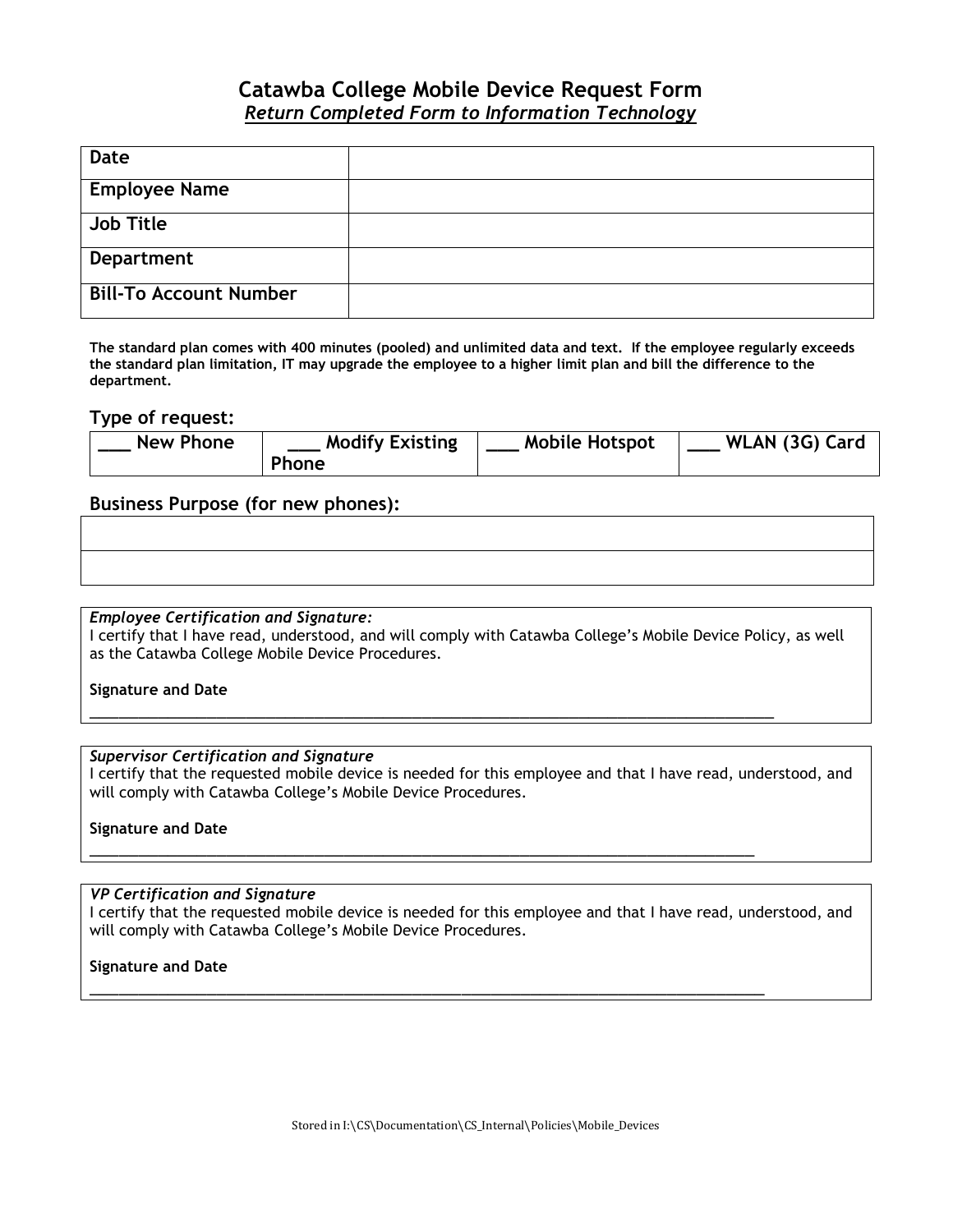# **Catawba College Mobile Device Procedures**

## A. Mobile Device Requests

If a supervisor determines that a College employee's job responsibilities require them to carry a mobile device with a carrier-provided service plan for phone and/or data service, the supervisor must complete and submit the *Mobile Device Request Form* to Information Technology (IT) for review and processing. The monthly costs will be charged to the budget specified on the form.

The following criteria are used to determine an employee's need for a Collegeprovided mobile device:

- Safety requirements indicate having a mobile device is essential to fulfilling job responsibilities.
- More than 50% of work is conducted off-campus.
- The employee needs to be available and responsive on a regular basis outside normal work hours.
- Job requirements include critical College-wide decision-making and/or incident response duties.

Supervisors are responsible for an annual review of employee business-related mobile device use to determine if the mobile device plan should be continued, modified, or discontinued. IT will send a reminder to supervisors at the end of each calendar year, requesting confirmation of continuance of the mobile device for each employee.

B. Choosing a Mobile Device and Plan Features

The supervisor and VP, based off of job requirements and needs and budgetary constraints, will determine the appropriate mobile device type and plan from the menu of devices and plans that are offered by the College.

C. Modifying or Discontinuing a Mobile Device

Any modifications to the approved device or plan, or discontinuance of an approved device or plan, are handled using the same form and process as requests for a new mobile device. See point A above.